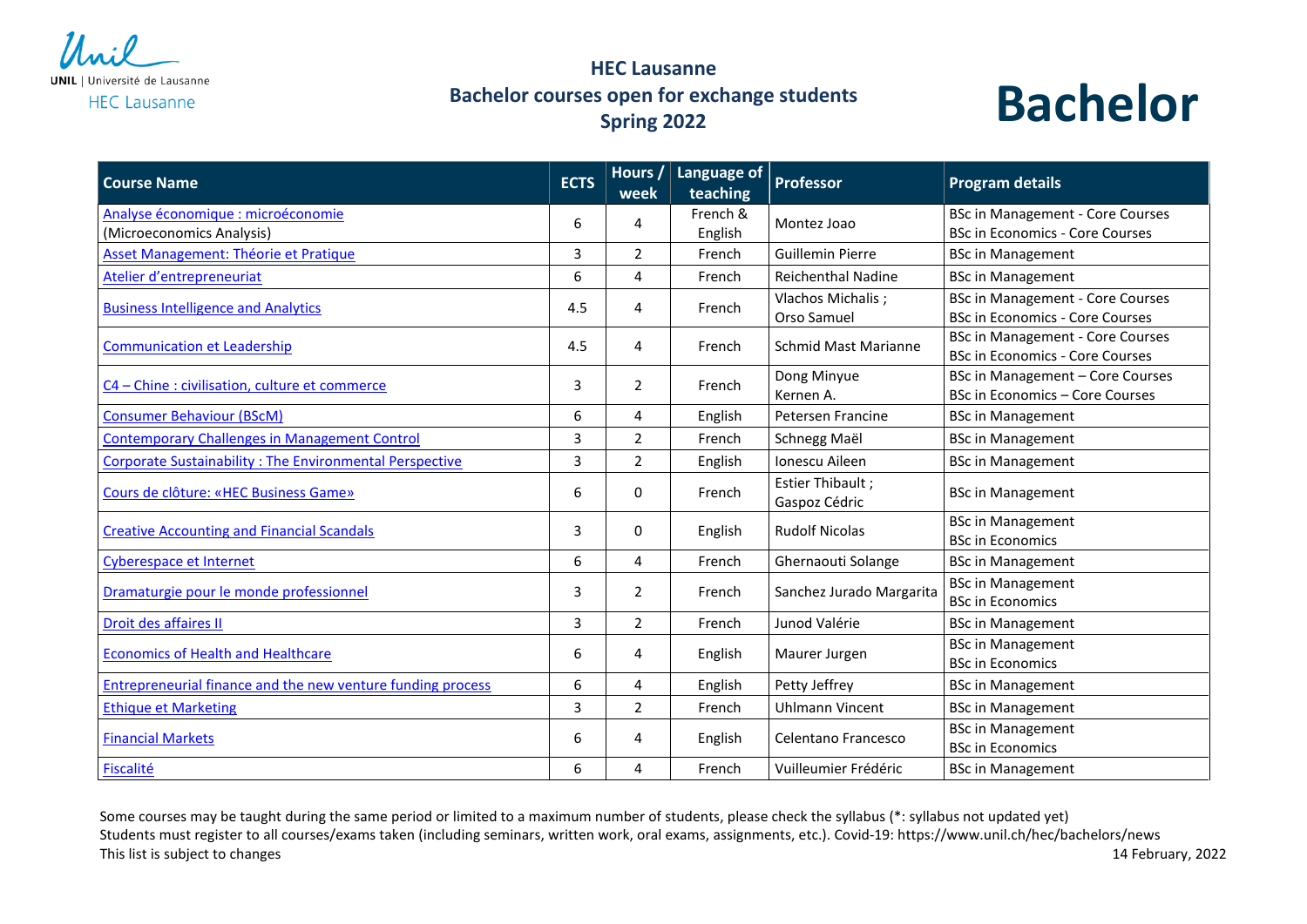

## **HEC Lausanne Bachelor courses open for exchange students Spring 2022**

| Fondamentaux de contrôle de gestion                                                   | 4.5 | 4              | French  | Oyon Daniel                               | <b>BSc in Management - Core Courses</b><br><b>BSc in Economics - Core Courses</b> |
|---------------------------------------------------------------------------------------|-----|----------------|---------|-------------------------------------------|-----------------------------------------------------------------------------------|
| <b>Gestion de projets</b>                                                             | 6   | 4              | French  | Missonier Stéphanie                       | <b>BSc in Management</b>                                                          |
| <b>Gestion des Opérations I</b><br>(Operations Management I)                          | 3   | $\overline{2}$ | French  | Lurkin Virginie                           | <b>BSc in Management - Core Courses</b><br><b>BSc in Economics - Core Courses</b> |
| <b>Gestion du risque (Risk management)</b>                                            | 3   | 2              | French  | Wagner Joël                               | <b>BSc in Management - Core Courses</b><br><b>BSc in Economics - Core Courses</b> |
| How Technology Shapes The Workplace of the Future (EPFL)                              | 3   | $\overline{2}$ | English | Lalive Rafael                             | <b>BSc in Management</b><br><b>BSc in Economics</b>                               |
| Innovation sociale : créer le changement pour un avenir durable<br>(HUB)              | 3   | 2              | French  | <b>Headon Anne</b>                        | <b>BSc in Management</b><br><b>BSc in Economics</b>                               |
| <b>Integrated Marketing Communication</b>                                             | 3   | 2              | English | <b>Schlager Tobias</b>                    | <b>BSc in Management</b>                                                          |
| <b>International Money and Finance</b>                                                | 6   | 4              | English | Bacchetta Philippe;<br>Davenport Margaret | <b>BSc in Management</b><br><b>BSc in Economics</b>                               |
| <b>International Trade and European Integration</b>                                   | 6   | $\overline{4}$ | English | Milet Emmanuel                            | <b>BSc in Economics</b>                                                           |
| <b>Introduction to Financial Statement Analysis and Reporting</b>                     | 3   | $\overline{2}$ | English | <b>Markarian Garen</b>                    | <b>BSc in Management</b><br><b>BSc in Economics</b>                               |
| <b>Introduction to Negotiations</b>                                                   | 3   | $\overline{2}$ | English | <b>Efferson Charles</b>                   | <b>BSc in Management</b>                                                          |
| Jeu vidéo et gamification (EPFL)                                                      | 3   | 2              | French  | Krichane Selim;<br><b>Rochat Yannick</b>  | <b>BSc in Management</b><br><b>BSc in Economics</b>                               |
| <b>Judgment and Decision Making</b>                                                   | 3   | 2              | English | Hoffrage Ulrich                           | <b>BSc in Management</b>                                                          |
| Lancement et développement de start-ups : Méthode d'analyse et<br>Expérience pratique | 3   | 0              | French  | Darbellay Yves                            | <b>BSc in Management</b>                                                          |
| La ville de demain                                                                    | 6   | 4              | French  | Leclerc Fabrice                           | <b>BSc in Management</b><br><b>BSc in Economics</b>                               |
| Management for the challenges of the socioecological crisis                           | 3   | 0              | English | Vogt Sonja                                | <b>BSc in Management</b>                                                          |
| <b>Managing the Digital Economy</b>                                                   | 3   | 2              | English | <b>Peukert Christian</b>                  | <b>BSc in Management</b><br><b>BSc in Economics</b>                               |
| Market Design and the Economics of Asymmetric Information                             | 6   | 4              | English | Hakimov Rustamdjan;<br>Santos Pinto Luis  | <b>BSc in Economics</b>                                                           |
| <b>Marketing des Services</b>                                                         | 3   | $\overline{2}$ | French  | <b>Hervet Guillaume</b>                   | <b>BSc in Management</b>                                                          |

Some courses may be taught during the same period or limited to a maximum number of students, please check the syllabus (\*: syllabus not updated yet) Students must register to all courses/exams taken (including seminars, written work, oral exams, assignments, etc.). Covid-19: https://www.unil.ch/hec/bachelors/news This list is subject to changes 2022